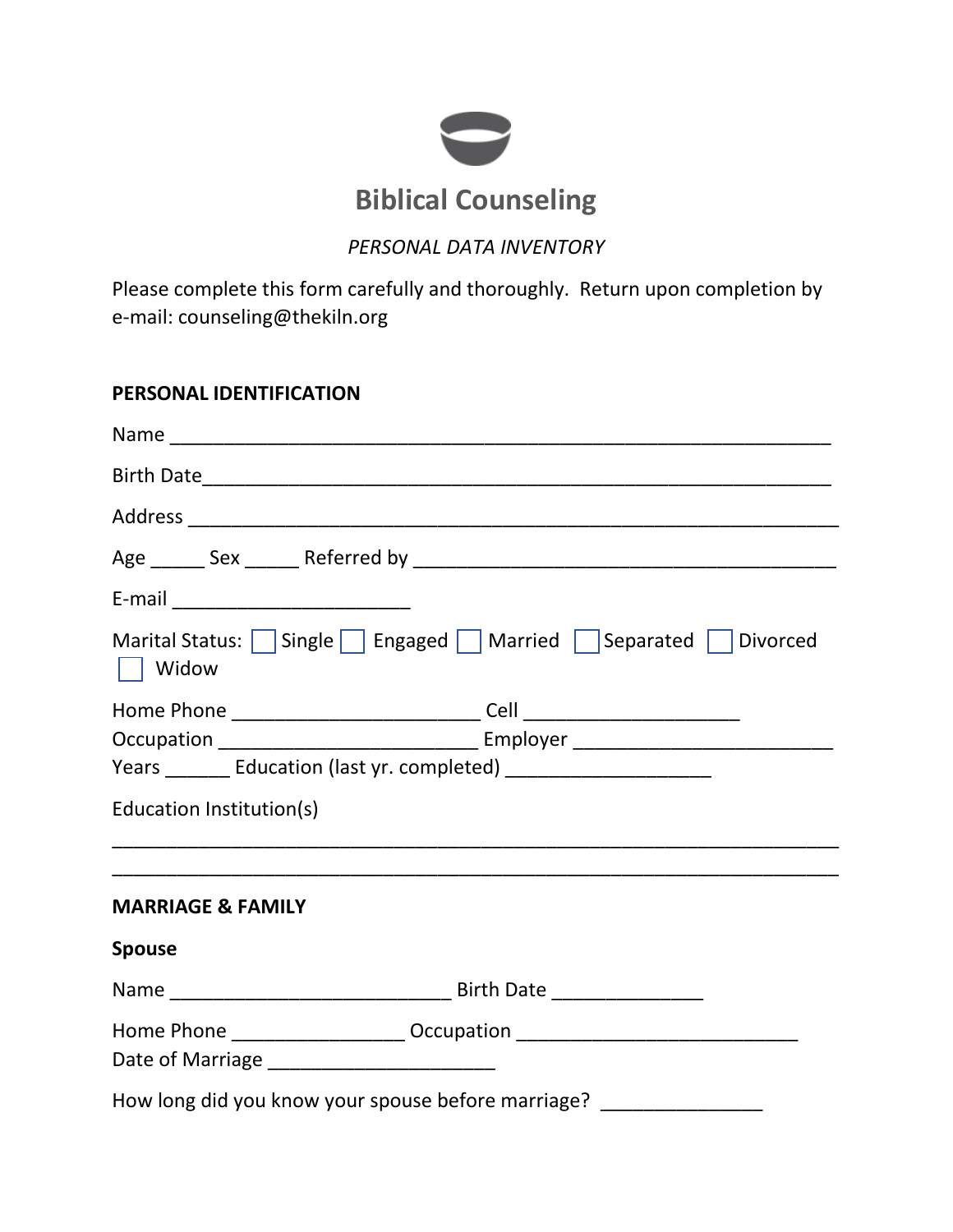

How did you meet?

Have either of you been previously married? (please explain)

Have you ever been separated? \_\_\_\_\_\_\_\_\_\_\_\_\_\_\_\_\_\_\_\_\_\_\_\_(please provide date)

\_\_\_\_\_\_\_\_\_\_\_\_\_\_\_\_\_\_\_\_\_\_\_\_\_\_\_\_\_\_\_\_\_\_\_\_\_\_\_\_\_\_\_\_\_\_\_\_\_\_\_\_\_\_\_\_\_\_\_\_\_\_\_\_\_\_\_ \_\_\_\_\_\_\_\_\_\_\_\_\_\_\_\_\_\_\_\_\_\_\_\_\_\_\_\_\_\_\_\_\_\_\_\_\_\_\_\_\_\_\_\_\_\_\_\_\_\_\_\_\_\_\_\_\_\_\_\_\_\_\_\_\_\_\_

\_\_\_\_\_\_\_\_\_\_\_\_\_\_\_\_\_\_\_\_\_\_\_\_\_\_\_\_\_\_\_\_\_\_\_\_\_\_\_\_\_\_\_\_\_\_\_\_\_\_\_\_\_\_\_\_\_\_\_\_\_\_\_\_\_\_\_ \_\_\_\_\_\_\_\_\_\_\_\_\_\_\_\_\_\_\_\_\_\_\_\_\_\_\_\_\_\_\_\_\_\_\_\_\_\_\_\_\_\_\_\_\_\_\_\_\_\_\_\_\_\_\_\_\_\_\_\_\_\_\_\_\_\_\_

Have you ever filed for divorce? \_\_\_\_\_\_\_

## **Children**

| Name | Age | Sex | Living? | Step-Child? |
|------|-----|-----|---------|-------------|
|      |     |     |         |             |
|      |     |     |         |             |
|      |     |     |         |             |
|      |     |     |         |             |
|      |     |     |         |             |
|      |     |     |         |             |
|      |     |     |         |             |
|      |     |     |         |             |
|      |     |     |         |             |

\_\_\_\_\_\_\_\_\_\_\_\_\_\_\_\_\_\_\_\_\_\_\_\_\_\_\_\_\_\_\_\_\_\_\_\_\_\_\_\_\_\_\_\_\_\_\_\_\_\_\_\_\_\_\_\_\_\_\_\_\_\_\_\_\_\_\_ \_\_\_\_\_\_\_\_\_\_\_\_\_\_\_\_\_\_\_\_\_\_\_\_\_\_\_\_\_\_\_\_\_\_\_\_\_\_\_\_\_\_\_\_\_\_\_\_\_\_\_\_\_\_\_\_\_\_\_\_\_\_\_\_\_\_\_

\_\_\_\_\_\_\_\_\_\_\_\_\_\_\_\_\_\_\_\_\_\_\_\_\_\_\_\_\_\_\_\_\_\_\_\_\_\_\_\_\_\_\_\_\_\_\_\_\_\_\_\_\_\_\_\_\_\_\_\_\_\_\_\_\_\_\_ \_\_\_\_\_\_\_\_\_\_\_\_\_\_\_\_\_\_\_\_\_\_\_\_\_\_\_\_\_\_\_\_\_\_\_\_\_\_\_\_\_\_\_\_\_\_\_\_\_\_\_\_\_\_\_\_\_\_\_\_\_\_\_\_\_\_\_

## **Parents and Siblings**

Describe your relationship with your father:

Describe your relationship with your mother:

Number of brothers and sisters \_\_\_\_\_\_\_\_ Your birth order \_\_\_\_\_\_\_\_

Did you live with anyone other than your parents growing up?

\_\_\_\_\_\_\_\_\_\_\_\_\_\_\_\_\_\_\_\_\_\_\_\_\_\_\_\_\_\_\_\_\_\_\_\_\_\_\_\_\_\_\_\_\_\_\_\_\_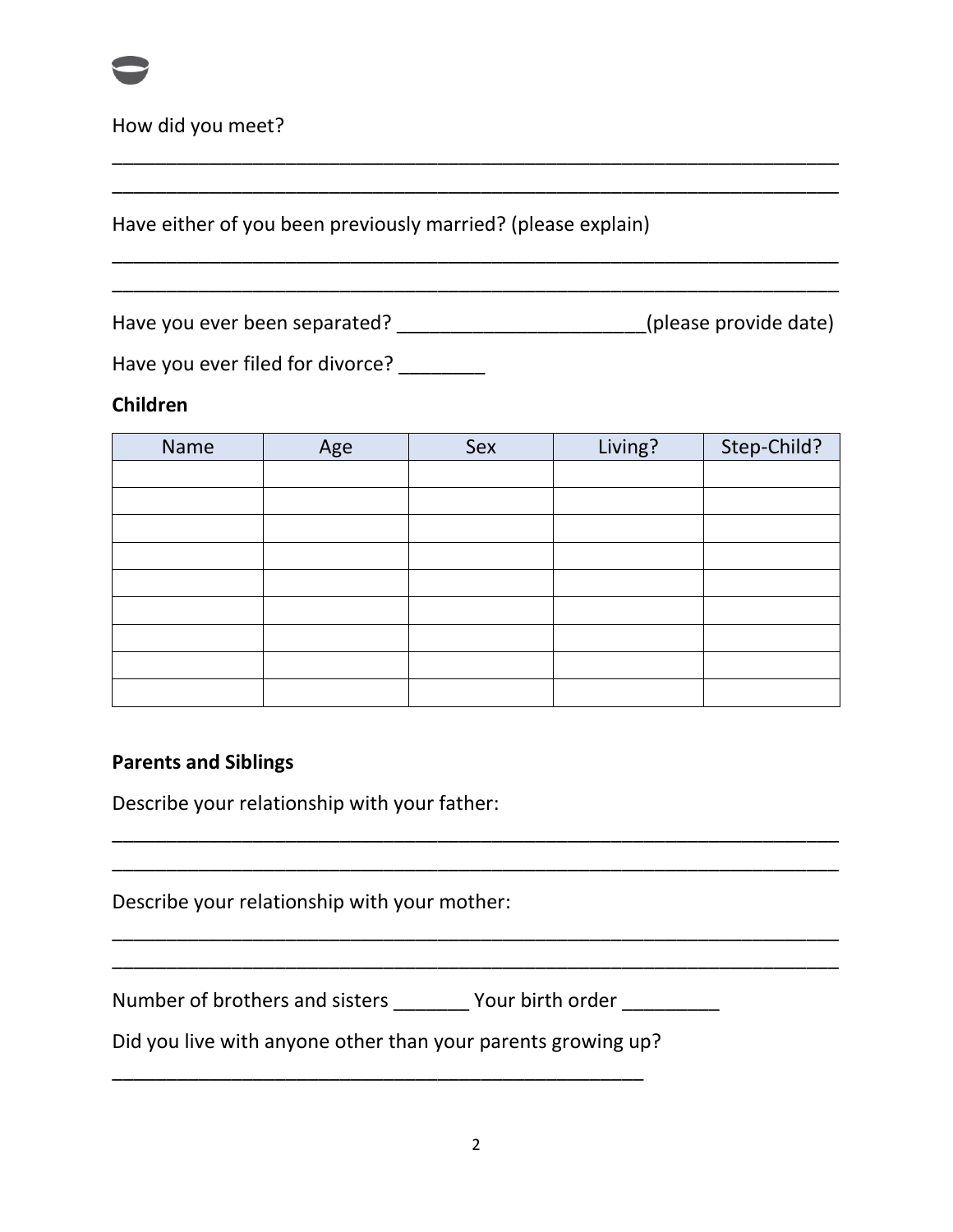

Are your parents still living? Do they live locally? \_\_\_\_\_\_\_\_

\_\_\_\_\_\_\_\_\_\_\_\_\_\_\_\_\_\_\_\_\_\_\_\_\_\_\_\_\_\_\_\_\_\_\_\_\_\_\_\_\_\_\_\_\_\_\_\_\_\_\_\_\_\_\_\_\_\_\_\_\_\_\_\_\_\_\_

\_\_\_\_\_\_\_\_\_\_\_\_\_\_\_\_\_\_\_\_\_\_\_\_\_\_\_\_\_\_\_\_\_\_\_\_\_\_\_\_\_\_\_\_\_\_\_\_\_\_\_\_\_\_\_\_\_\_\_\_\_\_\_\_\_\_\_

\_\_\_\_\_\_\_\_\_\_\_\_\_\_\_\_\_\_\_\_\_\_\_\_\_\_\_\_\_\_\_\_\_\_\_\_\_\_\_\_\_\_\_\_\_\_\_\_\_\_\_\_\_\_\_\_\_\_\_\_\_\_\_\_\_\_\_ \_\_\_\_\_\_\_\_\_\_\_\_\_\_\_\_\_\_\_\_\_\_\_\_\_\_\_\_\_\_\_\_\_\_\_\_\_\_\_\_\_\_\_\_\_\_\_\_\_\_\_\_\_\_\_\_\_\_\_\_\_\_\_\_\_\_\_

\_\_\_\_\_\_\_\_\_\_\_\_\_\_\_\_\_\_\_\_\_\_\_\_\_\_\_\_\_\_\_\_\_\_\_\_\_\_\_\_\_\_\_\_\_\_\_\_\_\_\_\_\_\_\_\_\_\_\_\_\_\_\_\_

\_\_\_\_\_\_\_\_\_\_\_\_\_\_\_\_\_\_\_\_\_\_\_\_\_\_\_\_\_\_\_\_\_\_\_\_\_\_\_\_\_\_\_\_\_\_\_\_\_\_\_\_\_\_\_\_\_\_\_\_\_\_\_\_\_\_\_

\_\_\_\_\_\_\_\_\_\_\_\_\_\_\_\_\_\_\_\_\_\_\_\_\_\_\_\_\_\_\_\_\_\_\_\_\_\_\_\_\_\_\_\_\_\_\_\_\_\_\_\_\_\_\_\_\_\_\_\_\_\_\_\_\_\_\_

### **HEALTH**

Describe your health. How do you feel physically?

Do you have any chronic medical conditions?

Please list any and all important illnesses, injuries or handicaps

What is the date of your last medical exam? \_\_\_\_\_\_\_\_\_\_\_\_\_\_\_\_\_\_\_\_\_\_\_\_\_\_\_\_\_\_

Physician's name and name of practice:

List any current medication(s), including dosage

Have you ever used drugs for other than medical purposes?

If yes, please explain:

Have you ever been arrested? \_\_\_\_\_\_\_\_\_\_ (yes/no) If yes, please explain:

| Do you drink alcoholic beverages? | (yes/no) If so, how frequently and |
|-----------------------------------|------------------------------------|
| how much?                         |                                    |

\_\_\_\_\_\_\_\_\_\_\_\_\_\_\_\_\_\_\_\_\_\_\_\_\_\_\_\_\_\_\_\_\_\_\_\_\_\_\_\_\_\_\_\_\_\_\_\_\_\_\_\_\_\_\_\_\_\_\_\_\_\_\_\_\_\_

Do you drink coffee? \_\_\_\_\_\_\_\_ (yes/no) How much? \_\_\_\_\_\_\_\_\_\_\_\_\_\_\_\_\_

Other caffeine drinks: \_\_\_\_\_\_\_\_\_\_\_\_\_\_\_\_\_\_\_\_\_\_\_\_\_\_\_\_\_\_\_\_\_\_\_\_\_\_\_\_\_\_\_\_\_\_\_\_

How much? \_\_\_\_\_\_\_\_\_\_\_\_\_\_\_\_\_\_\_\_\_\_\_\_\_\_\_\_\_\_\_\_\_\_\_\_\_\_\_\_\_\_\_\_\_\_\_\_\_\_\_\_\_\_\_\_

Do you smoke? \_\_\_\_\_\_\_\_\_ How often? \_\_\_\_\_\_\_\_\_\_\_\_\_\_\_\_\_\_\_\_\_\_\_\_\_\_\_\_\_\_\_\_\_\_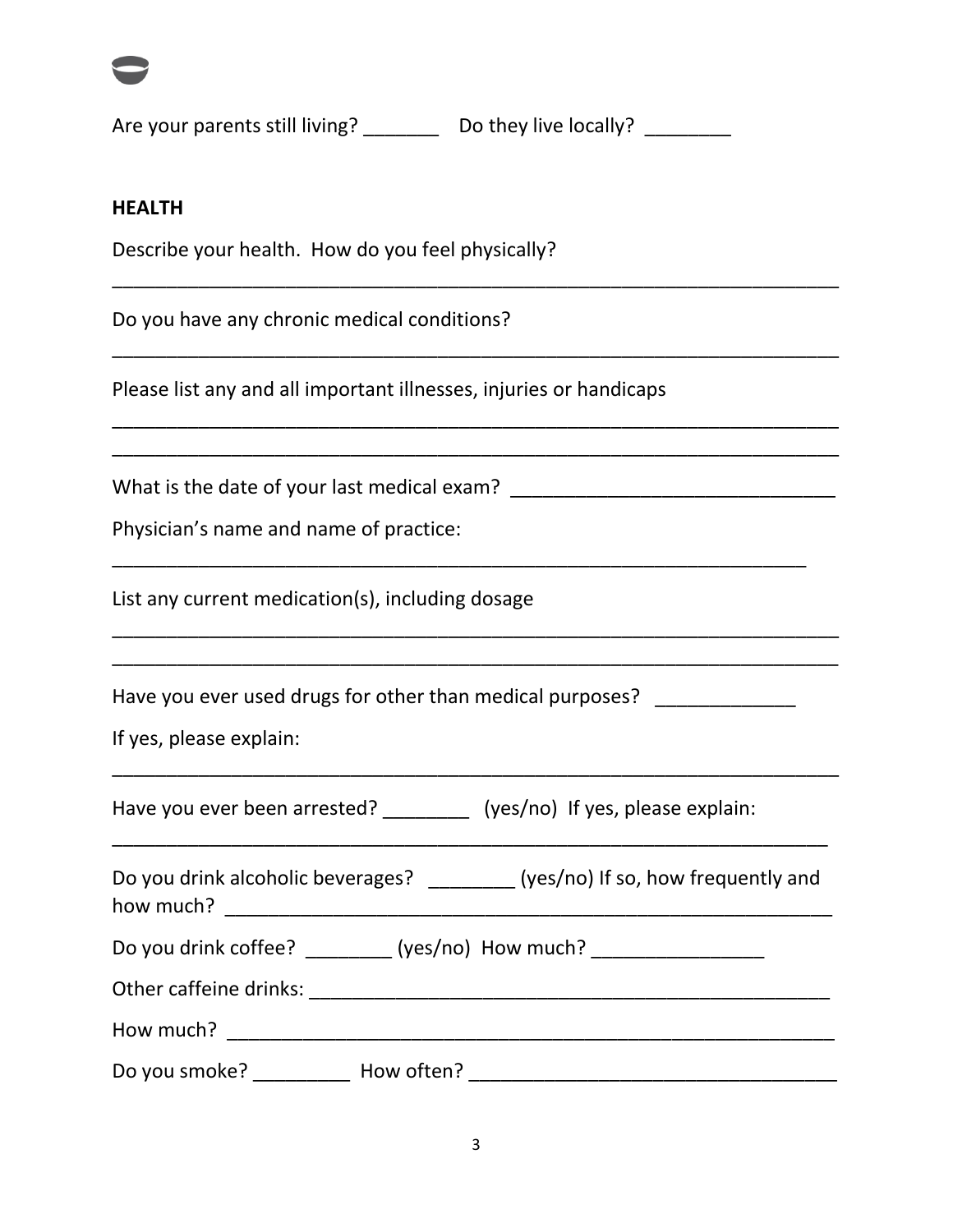Have you ever had interpersonal problems on the job? \_\_\_\_\_\_\_

If yes, please explain: \_\_\_\_\_\_\_\_\_\_\_\_\_\_\_\_\_\_\_\_\_\_\_\_\_\_\_\_\_\_\_\_\_\_\_\_\_\_\_\_\_\_\_\_\_\_\_\_\_

Have you ever seen a psychiatrist or counselor \_\_\_\_\_\_\_ If yes, explain:

\_\_\_\_\_\_\_\_\_\_\_\_\_\_\_\_\_\_\_\_\_\_\_\_\_\_\_\_\_\_\_\_\_\_\_\_\_\_\_\_\_\_\_\_\_\_\_\_\_\_\_\_\_\_\_\_\_\_\_\_\_\_\_\_\_\_\_

\_\_\_\_\_\_\_\_\_\_\_\_\_\_\_\_\_\_\_\_\_\_\_\_\_\_\_\_\_\_\_\_\_\_\_\_\_\_\_\_\_\_\_\_\_\_\_\_\_\_\_\_\_\_\_\_\_\_\_\_\_\_

\_\_\_\_\_\_\_\_\_\_\_\_\_\_\_\_\_\_\_\_\_\_\_\_\_\_\_\_\_\_\_\_\_\_\_\_\_\_\_\_\_\_\_\_\_\_\_\_\_\_\_\_\_\_\_

## **SPIRITUAL**

Denominational preference:

Current Church:

Are you a Member? \_\_\_\_\_\_\_ (yes/no)

Church attendance per month (circle one) 0 1 2 3 4 5 6 7 8+

Do you believe in God? \_\_\_\_\_\_\_ (yes/no)

Do you pray? (yes/no)

Do you consider yourself a Christian? \_\_\_\_\_\_\_ (yes/no)

Have you been baptized? [yes/no]

If yes, how old were you?

How often do you read the Bible?

Never \_\_\_\_\_\_\_ Occasionally \_\_\_\_\_\_ Often \_\_\_\_\_\_ Daily \_\_\_\_\_\_

Have there been any recent changes in your spiritual life?

\_\_\_\_\_\_\_\_\_\_\_\_\_\_\_\_\_\_\_\_\_\_\_\_\_\_\_\_\_\_\_\_\_\_\_\_\_\_\_\_\_\_\_\_\_\_\_\_\_\_\_\_\_\_\_\_\_\_\_\_\_\_\_\_\_\_\_ \_\_\_\_\_\_\_\_\_\_\_\_\_\_\_\_\_\_\_\_\_\_\_\_\_\_\_\_\_\_\_\_\_\_\_\_\_\_\_\_\_\_\_\_\_\_\_\_\_\_\_\_\_\_\_\_\_\_\_\_\_\_\_\_\_\_\_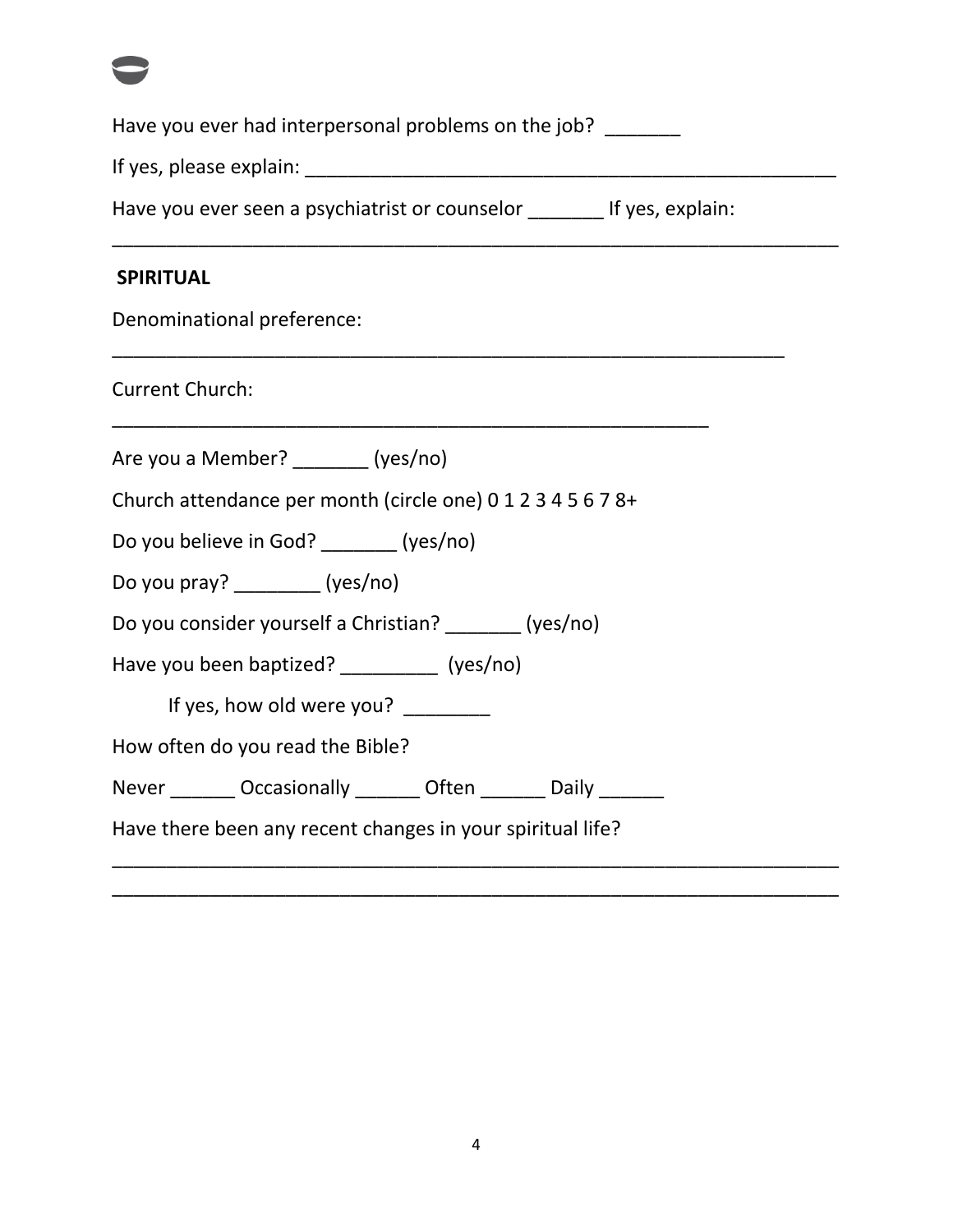

## **ISSUE CHECKLIST**

Please check the issues you are experiencing:

|  | Anger ______ Depression _______ Loneliness ______ Anxiety (worry) ______          |  |  |
|--|-----------------------------------------------------------------------------------|--|--|
|  | Drunkenness Lust Apathy Envy Memory                                               |  |  |
|  | Appetite _______ Fear ________ Moodiness ______ Bitterness ______ Finances ______ |  |  |
|  | Perfectionism _______ Change in lifestyle ______ Gluttony _______ Rebellion _____ |  |  |
|  | Children Guilt Sex Communication Health                                           |  |  |
|  | Sleep Conflict (fights) Homosexuality Wife Abuse                                  |  |  |
|  | Deception Impotence A Vice                                                        |  |  |
|  |                                                                                   |  |  |

Decision-making \_\_\_\_\_\_ In-laws \_\_\_\_\_\_

# **Please answer the following questions:**

1. What brings you here?

2. What have you done so far about this issue?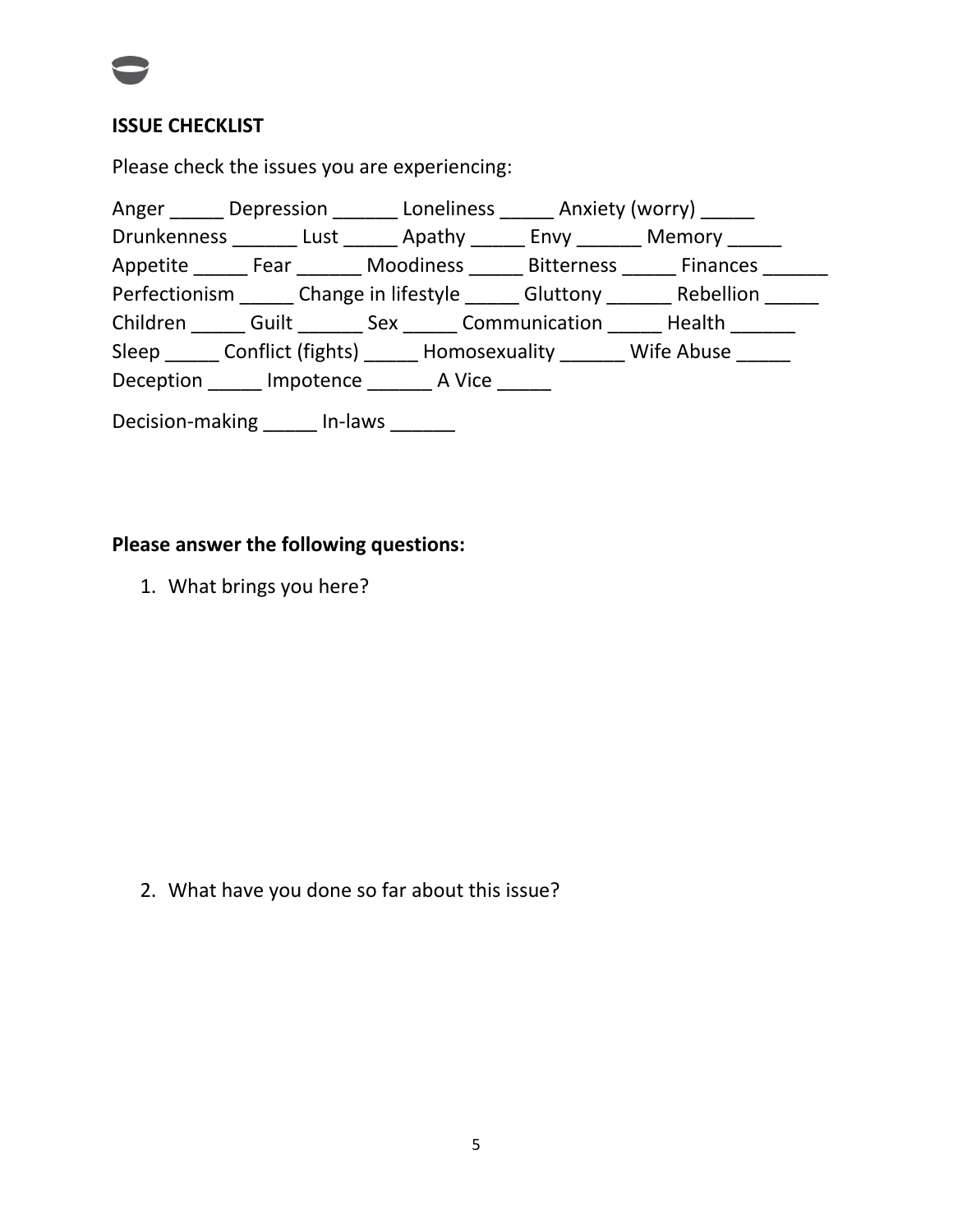3. What are your expectations from counseling?

4. Is there any other information we should know about?